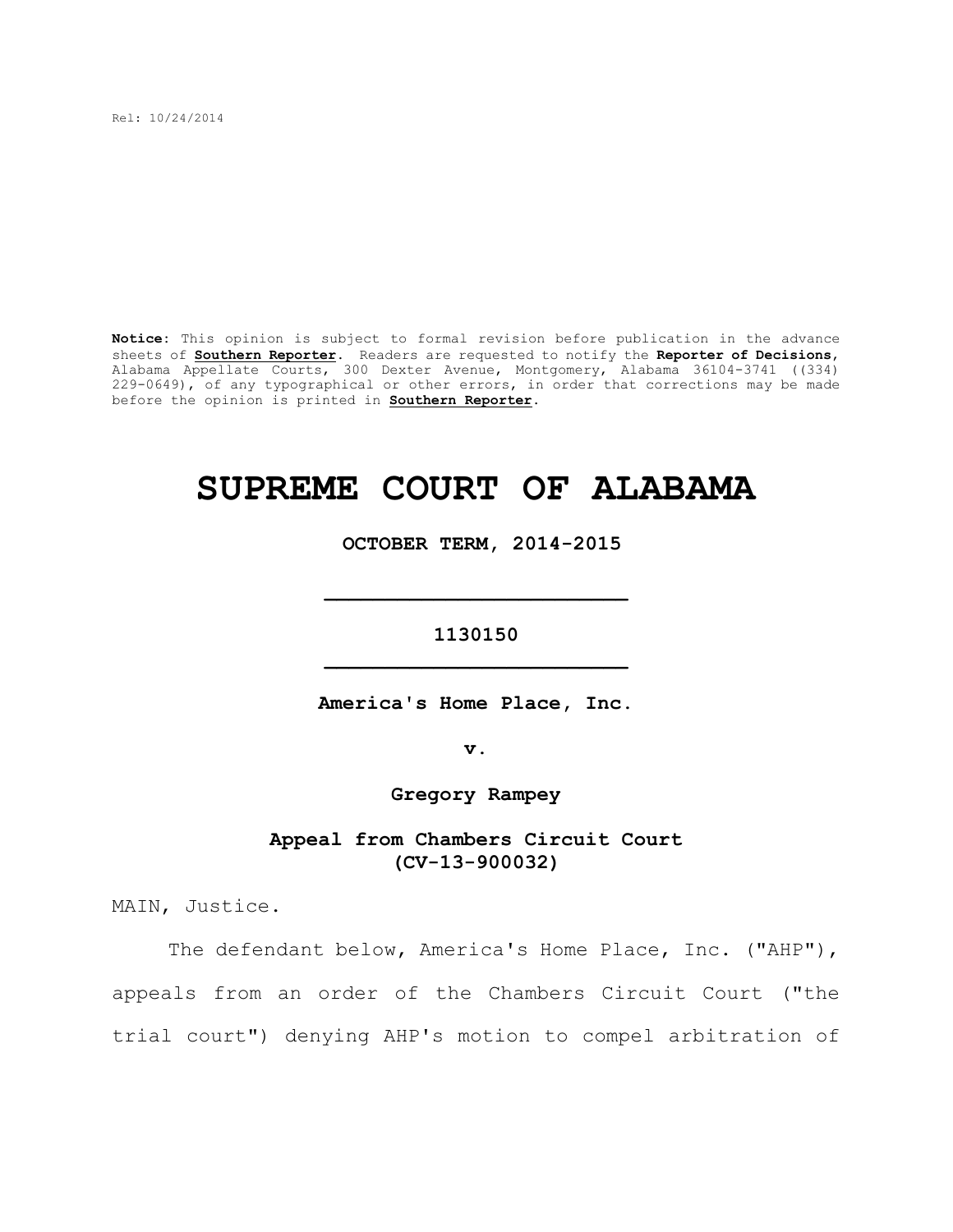the claims brought by the plaintiff below, Gregory Rampey. We reverse and remand.

#### I. Facts and Procedural History

In August 2012, Rampey and AHP entered into a contract, the terms of which provided that AHP would construct a house for Rampey in Chambers County. AHP constructed the house for Rampey; however, after he took possession of the house, Rampey began to notice "settlement and sinking of the foundation," which, according to Rampey, resulted in significant structural and other damage to the house. AHP attempted to stabilize the foundation and to repair the damage to the house that had occurred as a result of the unstable foundation; those efforts, however, were unsuccessful. On March 3, 2013, Rampey filed in the trial court a complaint against AHP. The complaint alleged 10 counts against AHP, each count stemming from the construction of the house that was the subject of the parties' August 2012 contract.

AHP moved to compel arbitration of Rampey's claims and to stay the proceedings in the trial court pending the outcome of arbitration between the parties. In support of its motion, AHP attached the contract between AHP and Rampey. The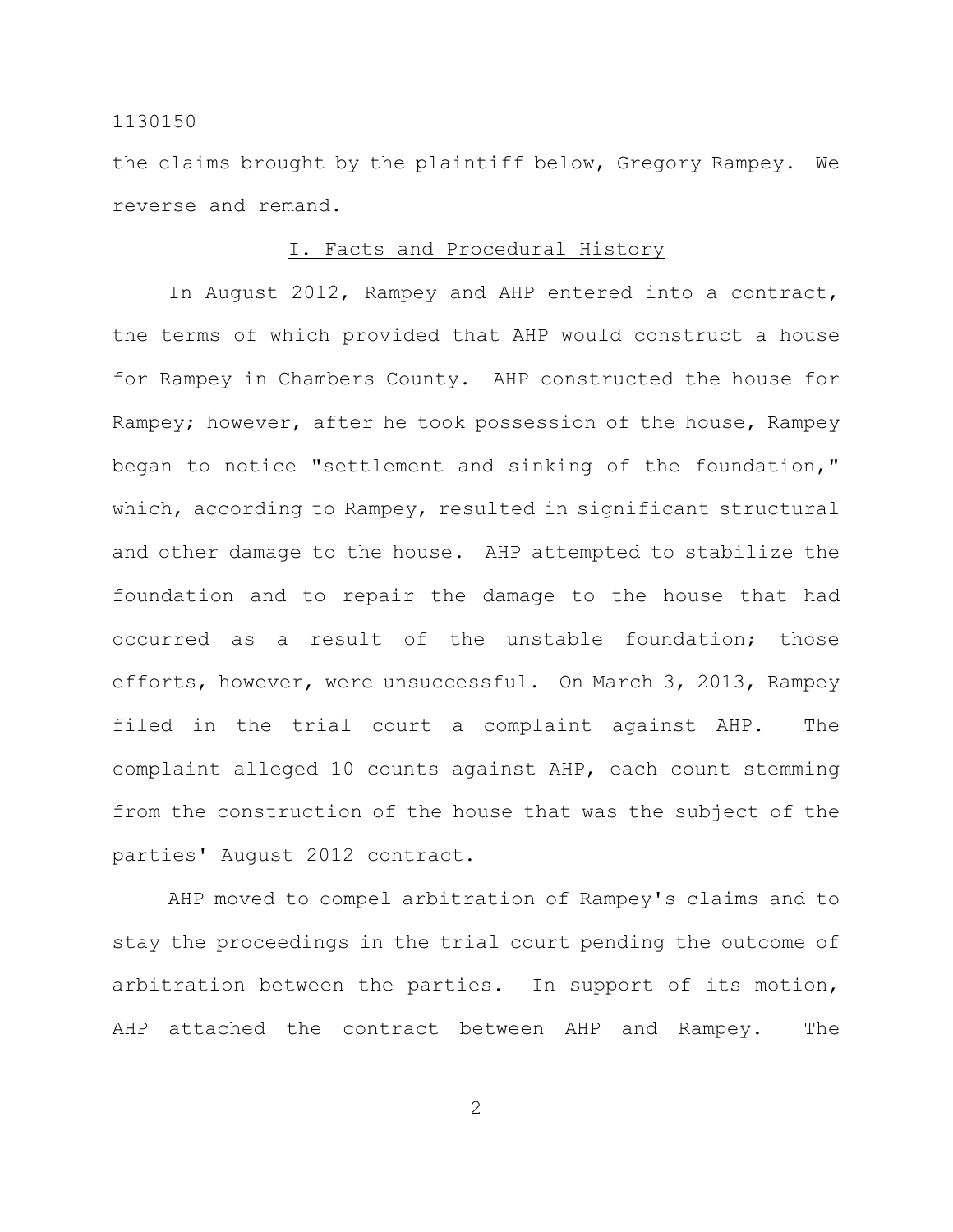contract stated that "Contractor and Owner agree as follows" and then set forth 46 enumerated provisions. Beside each enumerated provision in the contract (except nos. 4 and 27, which were inapplicable) there was a line for the "owner" (i.e., Rampey) to initial. Rampey admittedly wrote his initials in the line next to every one of the 44 applicable provisions, including provision no. 37 ("the arbitration provision"), which states, in toto:

"BINDING ARBITRATION AGREEMENT

"ALL CLAIMS, DISPUTES AND OTHER MATTERS OR QUESTIONS ARISING OUT OF OR RELATING TO THIS AGREEMENT, OR THE BREACH THEREOF, SHALL BE SETTLED BY BINDING ARBITRATION IN ACCORDANCE WITH THE RULES OF AMERICAN ARBITRATION ASSOCIATON [sic] (AAA) AND/OR DEMARS & ASSOCIATES, LTD. (DMA), AND JUDGEMENT UPON THE AWARD RENDERED BY THE ARBITRATOR OR ARBITRATORS MAY BE ENTERED IN ANY COURT HAVING JURISDICTION THEREOF. THE PARTIES EXPRESSLY AGREE THAT THE ARBITRATOR OR ARBITRATORS SHALL HAVE THE POWER AND AUTHORITY TO GRANT REASONABLE ATTORNEY'S FEES AND COSTS IN RESOLUTION OF THE CLAIMS, DIFFERENCES AND/OR CONTROVERSIES ARISING FROM THIS AGREEMENT WHICH THE PARTIES HAVE AGREED TO SUBMIT TO BINDING ARBITRATION.

"THE DEMAND FOR ARBITRATION SHALL BE IN WRITING AND DELIVERED TO THE OTHER PARTY TO THE AGREEMENT AND THE ARBITRATOR. THE DEMAND FOR ARBITRATION SHALL BE MADE WITHIN A REASONABLE TIME AFTER THE CLAIM, DISPUTE OR OTHER MATTER RELATING TO THIS AGREEMENT HAS ARISEN, AND IN NO EVENT SHALL BE MADE AFTER THE DATE WHEN INSTITUTION OF LEGAL OR EQUITABLE PROCEEDINGS BASED ON SUCH CLAIM, DISPUTE OR OTHER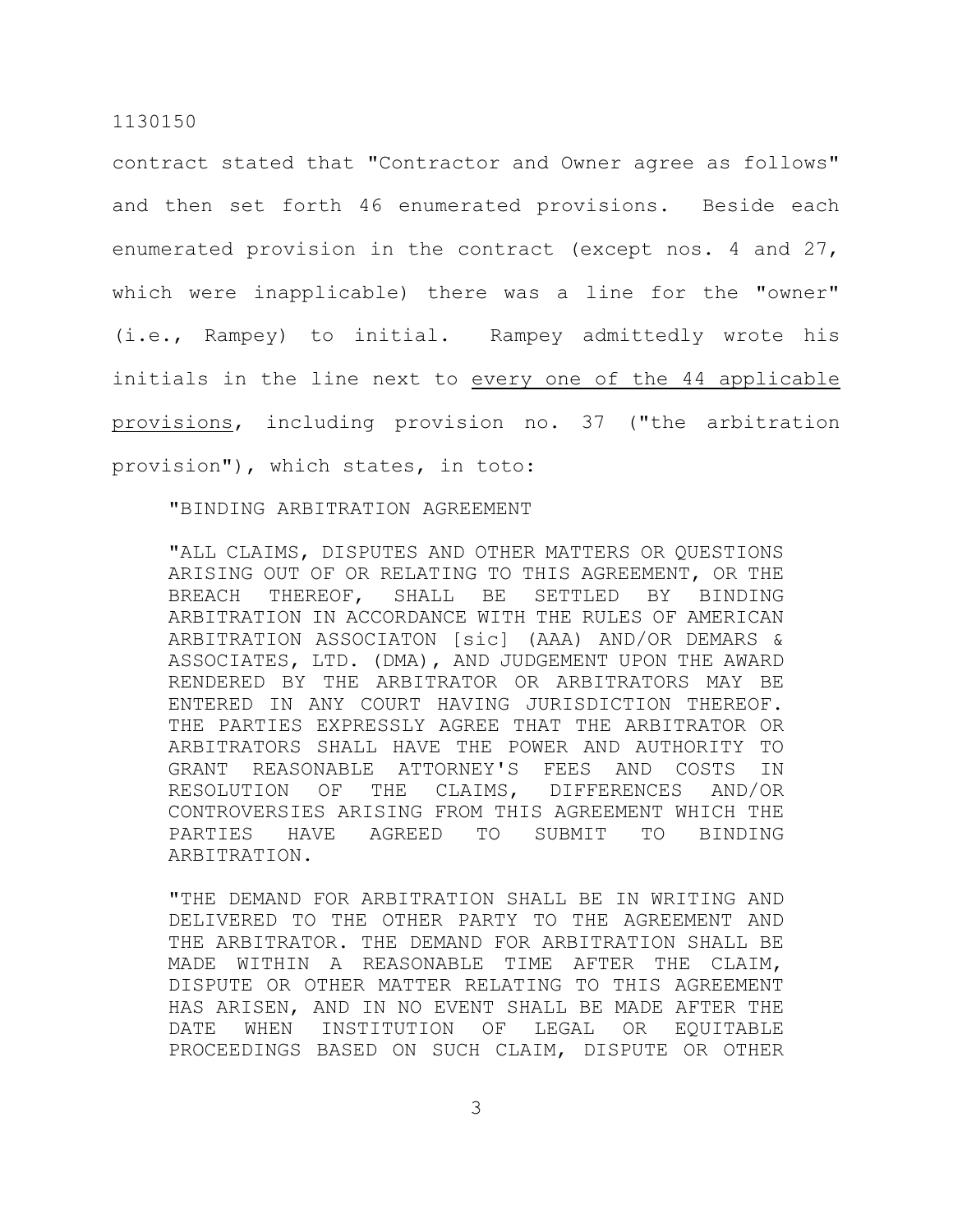MATTER WILL BE BARRED BY THE APPLICABLE STATUTE OF LIMITATIONS.

"THE COSTS OF THE ARBITRATOR WILL BE PAID BY THE PARTY WHO IS AT FAULT ON THE POINT BEING ARBITRATED. IN THE EVENT OF MULTIPLE POINTS BEING ARBITRATED THE ARBITRATOR'S FEE WILL BE ALLOCATED ON A PRO RATA BASIS BY THE ARBITRATOR. IF EITHER PARTY FAILS TO ATTEND THE ARBITRATION, SUCH PARTY SHALL PAY FOR THE COSTS OF THE ARBITRATOR, PLUS A \$1,000.00 PENALTY FOR LIQUIDATED DAMAGES FOR LOST TIME OF THE PARTY THAT ATTENDED THE ARBITRATION. CONTRACTOR MAY SECURE ITS RIGHTS UNDER THE MECHANIC'S LIEN LAW, AND, SUBSEQUENT TO THE ARBITRATION AWARD, MAY ENFORCE SAID RIGHT AND OBTAIN A LIEN FORECLOSURE JUDGEMENT."

(Capitalization in original.) Immediately beneath the arbitration provision were signature lines for the parties to the contract, including one for "owner," i.e., Rampey. Rampey also initialed provision no. 42, which states: "[Rampey] acknowledges that each paragraph of this contract has been explained and initials acceptance of same. [Rampey] also acknowledges receipt of this agreement." (Emphasis added.) Furthermore, Rampey admittedly signed his name at the bottom of each of the last two pages of the contract.

Rampey filed a response to AHP's motion to compel arbitration. Rampey's sole argument in his response was that his signature on the signature line immediately beneath the arbitration provision was forged, and, thus, he said, there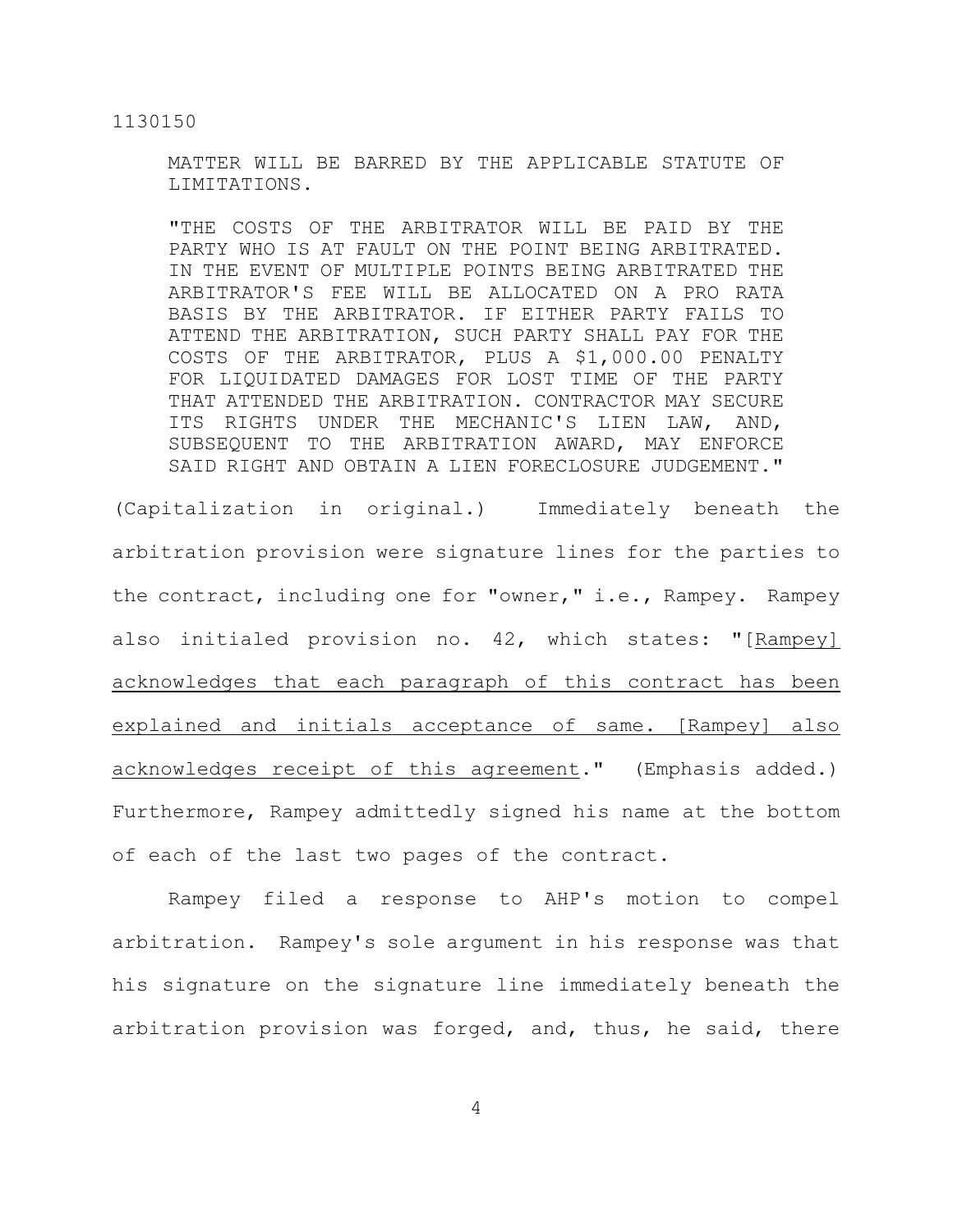exists no proof of his intent to arbitrate any disputes between himself and AHP. Rampey did not argue that the contract itself was invalid and/or unenforceable; rather, Rampey argued only that the arbitration provision in the contract was unenforceable because, according to Rampey, his signature immediately beneath the arbitration provision was forged. Rampey supported his response to the motion to compel arbitration with, among other evidentiary documents, his own affidavit, which states:

"My name is Gregory Rampey. I am a resident citizen of the State of Alabama aged nineteen (19) years or older and have personal knowledge of the facts and matters set forth herein which are true and accurate to the best of my belief and knowledge.

"I am the Plaintiff in the above identified cause and have personal knowledge of the facts set forth in this affidavit.

"On August 29, 2012, I entered into a contract with America's Home Place, Inc.[,] for the construction of a home located at \_\_\_ Springfield Avenue, Chambers County, Alabama. This contract contained a binding arbitration agreement on page 5, paragraph 37. (See Contract, attached to Plaintiff[']s Opposition as Exhibit 1). I did not sign the binding arbitration agreement contained within the contract. I do not know who signed my name nor did they have my permission. I had no intention of agreeing to binding arbitration. The forged signature appearing within the binding arbitration clause in no way bears any resemblance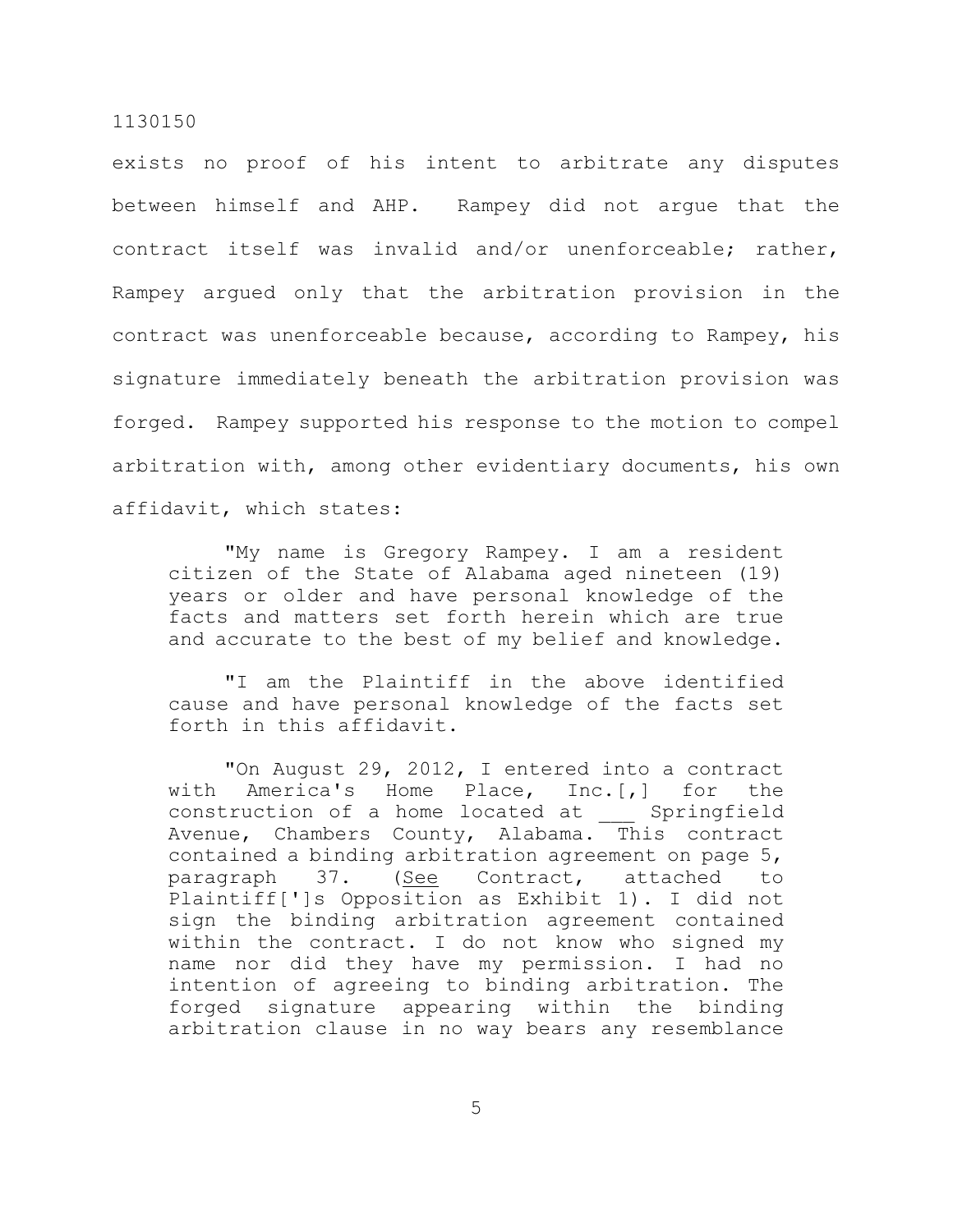to my actual signature on pages 7-8 of the Contract. (See Contract)."

After a hearing on AHP's motion to compel arbitration, the trial court entered the following order: "[AHP's] Motion to Compel arbitration is denied at this time. [Rampey] has claimed that the signature on the contract is forged. The issue of whether an enforceable agreement to arbitrate exists shall be set for jury trial on the next available jury docket." AHP appealed.

## II. Standard of Review

"Our standard of review of a ruling denying a motion to compel arbitration is well settled:

"'"This Court reviews de novo the denial of a motion to compel arbitration. Parkway Dodge, Inc. v. Yarbrough, 779 So. 2d 1205 (Ala. 2000). A motion to compel arbitration is analogous to a motion for a summary judgment. TranSouth Fin. Corp. v. Bell, 739 So. 2d 1110, 1114 (Ala. 1999). The party seeking to compel arbitration has the burden of proving the existence of a contract calling for arbitration and proving that the contract evidences a transaction affecting interstate commerce. Id. '[A]fter a motion to compel arbitration has been made and supported, the burden is on the non-movant to present evidence that the supposed arbitration agreement is not valid or does not apply to the dispute in question.' Jim Burke Automotive, Inc. v. Beavers, 674 So. 2d 1260, 1265 n. 1 (Ala.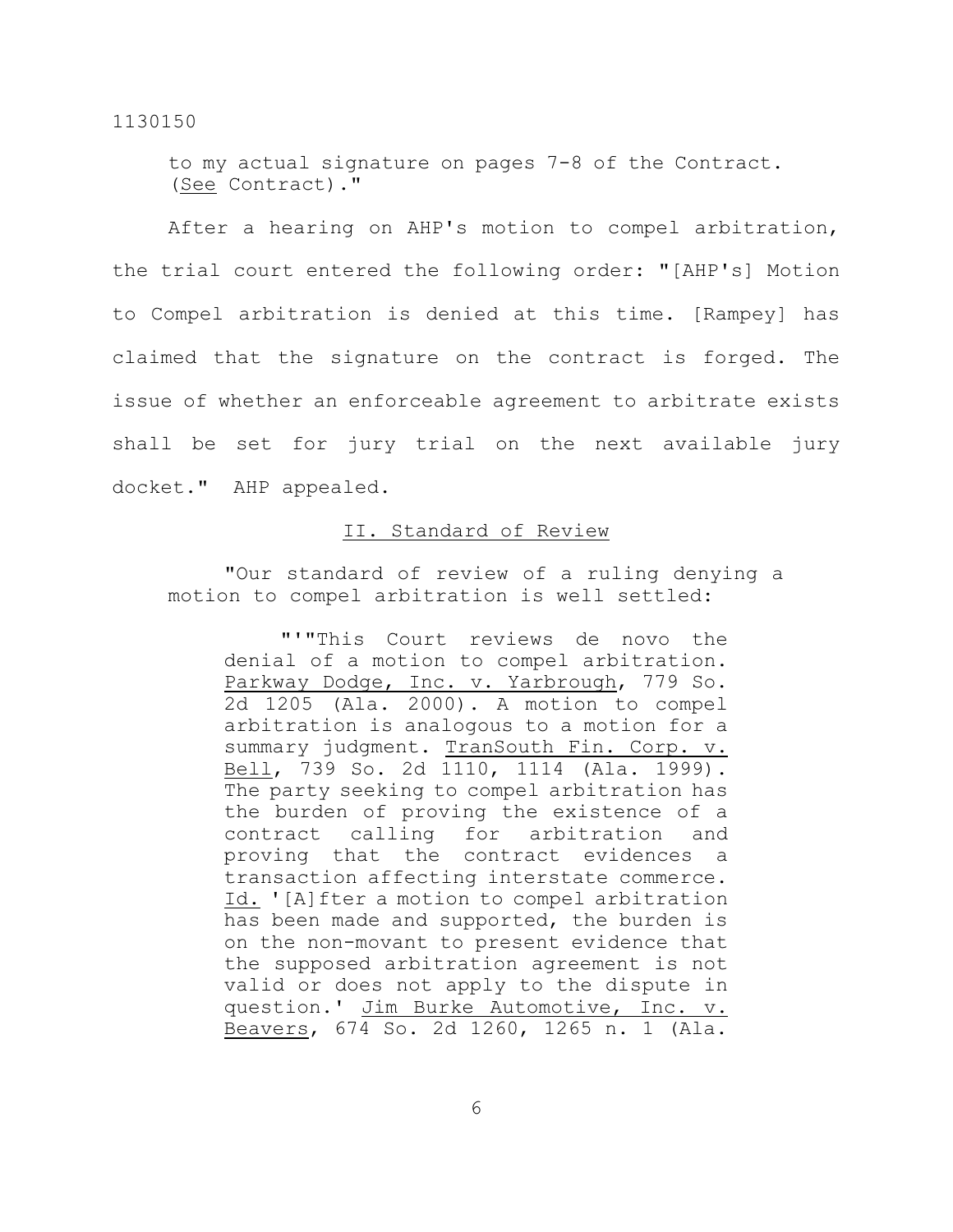1995) (opinion on application for rehearing)."'"

SSC Montgomery Cedar Crest Operating Co., LLC v. Bolding, 130 So. 3d 1194, 1196 (Ala. 2013) (quoting Elizabeth Homes, L.L.C. v. Gantt, 882 So. 2d 313, 315 (Ala. 2003), quoting in turn Fleetwood Enters., Inc. v. Bruno, 784 So. 2d 277, 280 (Ala. 2000)).

## III. Analysis

The dispositive issue in this case is whether the trial court erred in denying AHP's motion to compel arbitration based on Rampey's allegation that his signature immediately beneath the arbitration provision in the contract was forged. We conclude that the trial court did err. As noted, the contract contains a binding arbitration provision (enumerated provision no. 37 in the contract); Rampey admittedly wrote his initials in the line provided next to the arbitration provision. Also, as noted, provision no. 42 of the contract states: "[Rampey] acknowledges that each paragraph of this contract has been explained and initials acceptance of same. [Rampey] also acknowledges receipt of this agreement"; Rampey admittedly wrote his initials beside that provision. Furthermore, provision no. 39 of the contract states: "This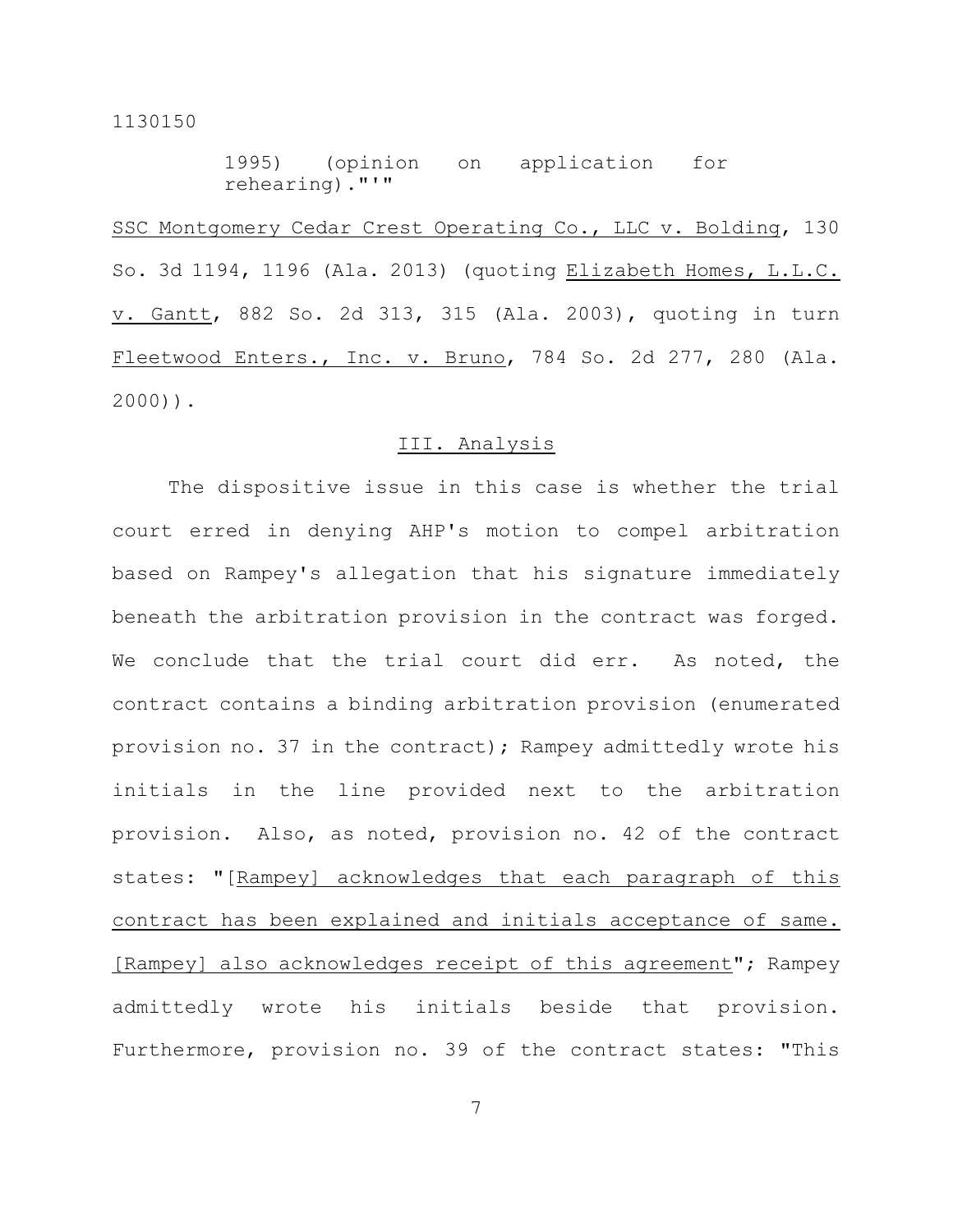Agreement constitutes the sole and entire Agreement between the parties hereto and no modifications of this Agreement shall be binding unless signed by all parties to this Agreement. No representation, promise, or inducement not included in this Agreement shall be binding upon any party hereto." Moreover, on page 7 of the contract, directly above one of the two places in which Rampey admittedly signed the contract, it states, in pertinent part: "This agreement[, i.e., the contract,] shall be binding on the parties thereto ...." The contract language quoted above shows that Rampey and AHP entered into a binding contract, which Rampey does not dispute, that includes two signatures Rampey agrees are legitimate and that the contract includes a binding arbitration provision. The fact that Rampey's signature immediately beneath the arbitration provision was (allegedly) forged is of no consequence because his signature was not required immediately beneath the arbitration provision and, furthermore, Rampey assented to be bound by that provision when he admittedly wrote his initials on the line next to the arbitration provision. See, e.g., Stiles v. Home Cable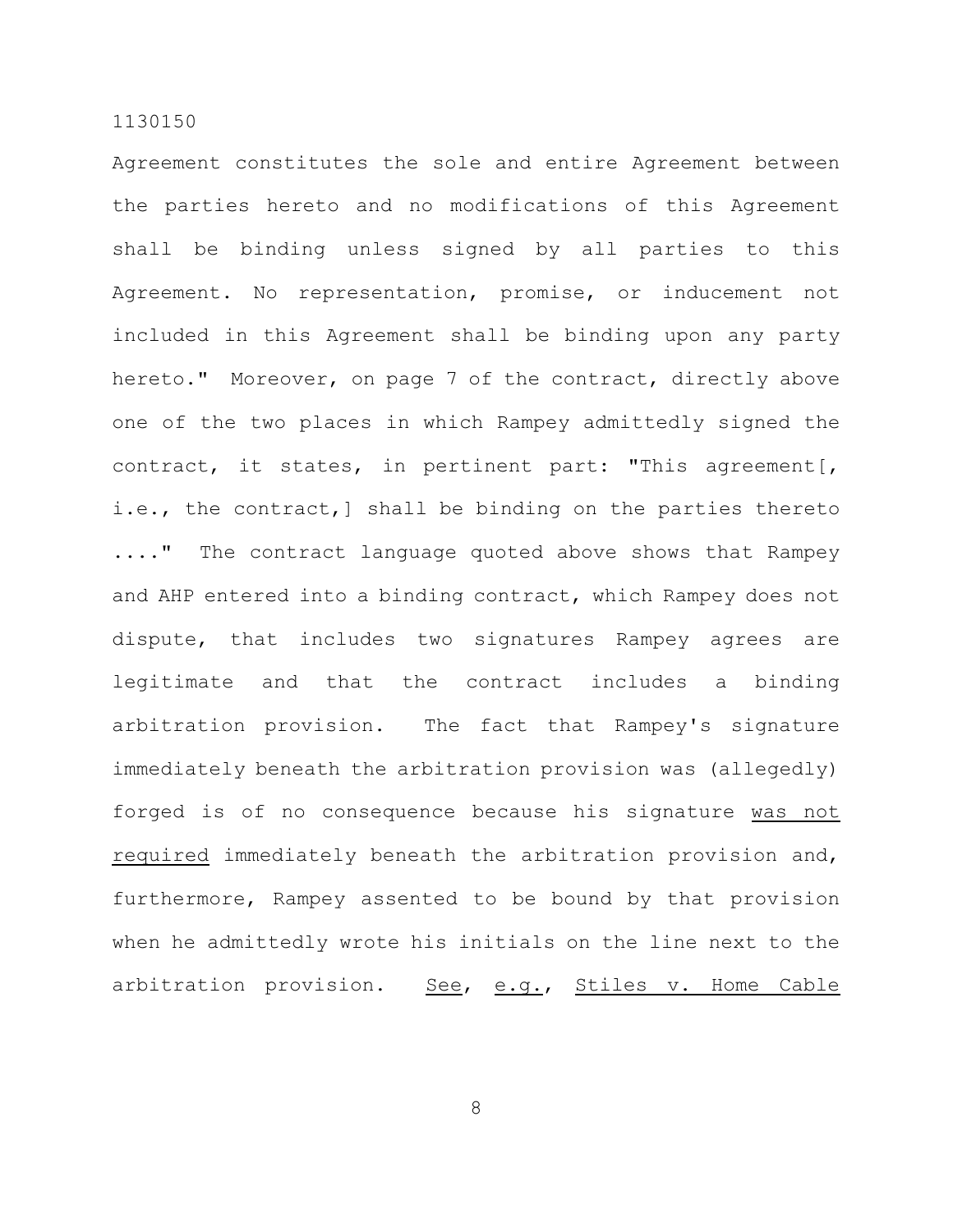Concepts, Inc., 994 F. Supp. 1410 (M.D. Ala. 1998), which aptly explains the fallacy of Rampey's argument:

"Stiles'[s] '[f]irst and foremost' objection is that he did not sign the arbitration clause at issue. It is, of course, a matter of general contract law that a party must agree to a contract in order to be bound by it. See Old Republic Ins. Co. v. Lanier, 644 So. 2d 1258, 1260 (Ala. 1994); Roberson v. Money Tree of Ala., Inc., 954 F. Supp. 1519, 1528 (M.D. Ala. 1997), citing Restatement of Contracts, 2d. § 17. This provision of general contract law applies even if the arbitration clause is subject to the Federal Arbitration Act [('the FAA')]. See 9 U.S.C. § 2 (arbitration clause not enforced where invalid 'upon such grounds as exist at law or in equity for the revocation of any contract'). In addition, the FAA also requires that an arbitration clause be written to be enforceable. 9 U.S.C. § 2 (a 'written provision'); Continental Grain Co. v. Beasley, 628 So. 2d 319, 322 (Ala. 1993).

"While written agreement is required for arbitration, however, there is no requirement that every single provision of a contract, including the arbitration clause, must be signed in order to form part of the agreement. Indeed, it is axiomatic that 'parties may become bound by the terms of a contract, even though they do not sign it, where their assent is otherwise indicated.' 17A Am. Jur. 2d § 185. ... The FAA has no separate requirement of a signed arbitration clause. As noted by the Northern District of Alabama, '[i]t is well established that a written agreement to arbitrate need not be signed by the parties as a prerequisite to the enforcement of the agreement.' Middlebrooks v. Merrill Lynch, Pierce, Fenner & Smith, Inc., [No. CV 89-HM-5015-NW, April 5, 1989] (N.D. Ala. 1989) [not reported in F. Supp.].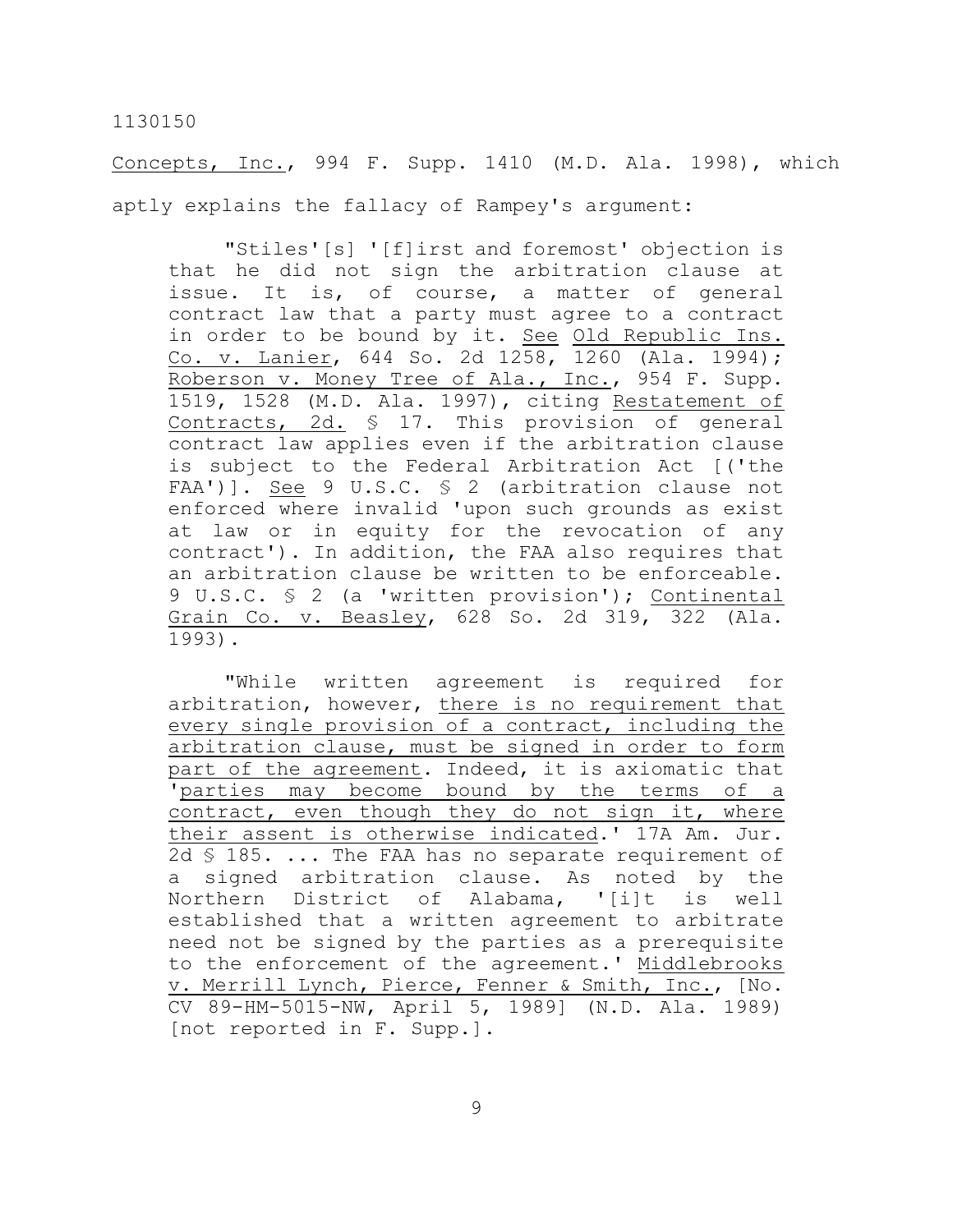"Stiles has cited this court to three cases which allegedly stand for the proposition that he must sign an arbitration agreement for it to be enforceable. His reliance is misplaced, however. The first that he cites, Old Republic Ins. Co., 644 So. 2d at 1260, only stands for the proposition that a party must agree to a contract to be bound by it. The second, Continental Grain Co., 628 So. 2d at 322, merely notes that the FAA requires arbitration clauses to be written. Finally, the third, Ex parte Jones, 686 So. 2d 1166 (Ala. 1996), only stands for the proposition that someone who is 'not a party to the contract containing the arbitration agreement' may not compel arbitration. None states the proposition that the arbitration clause itself must be signed. Indeed, these cases could not state that proposition. Alabama law is not permitted by the FAA to treat arbitration clauses any differently than other contracts. See Doctor's Assoc., Inc. v. Casarotto, 517 U.S. 681, 686–87, 116 S. Ct. 1652, 1656, 134 L. Ed. 2d 902 (1996) ('Courts may not, however, invalidate arbitration agreements under state laws applicable only to arbitration provisions') (emphasis in original); Allied–Bruce Terminix Co. v. Dobson, 513 U.S. 265, 281, 115 S. Ct. 834, 130 L. Ed. 2d 753 (1995) (FAA makes unlawful any state policy that 'would place arbitration clauses on an unequal "footing"'). Because Alabama law only requires the contract to be signed (and only certain contracts at that), and does not require every single provision of every contract to be signed, it could not require the arbitration clause at issue here to be signed. Doctor's Assoc., 517 U.S. at 682–84, 116 S. Ct. at 1654 (holding that Montana law cannot require special notice provisions in arbitration contracts).

"Stiles assented to the contract as a whole in this case. That fact is uncontested. ... Stiles has, therefore, assented to an arbitration clause, even absent his signature. ... The provision is not invalid because not signed."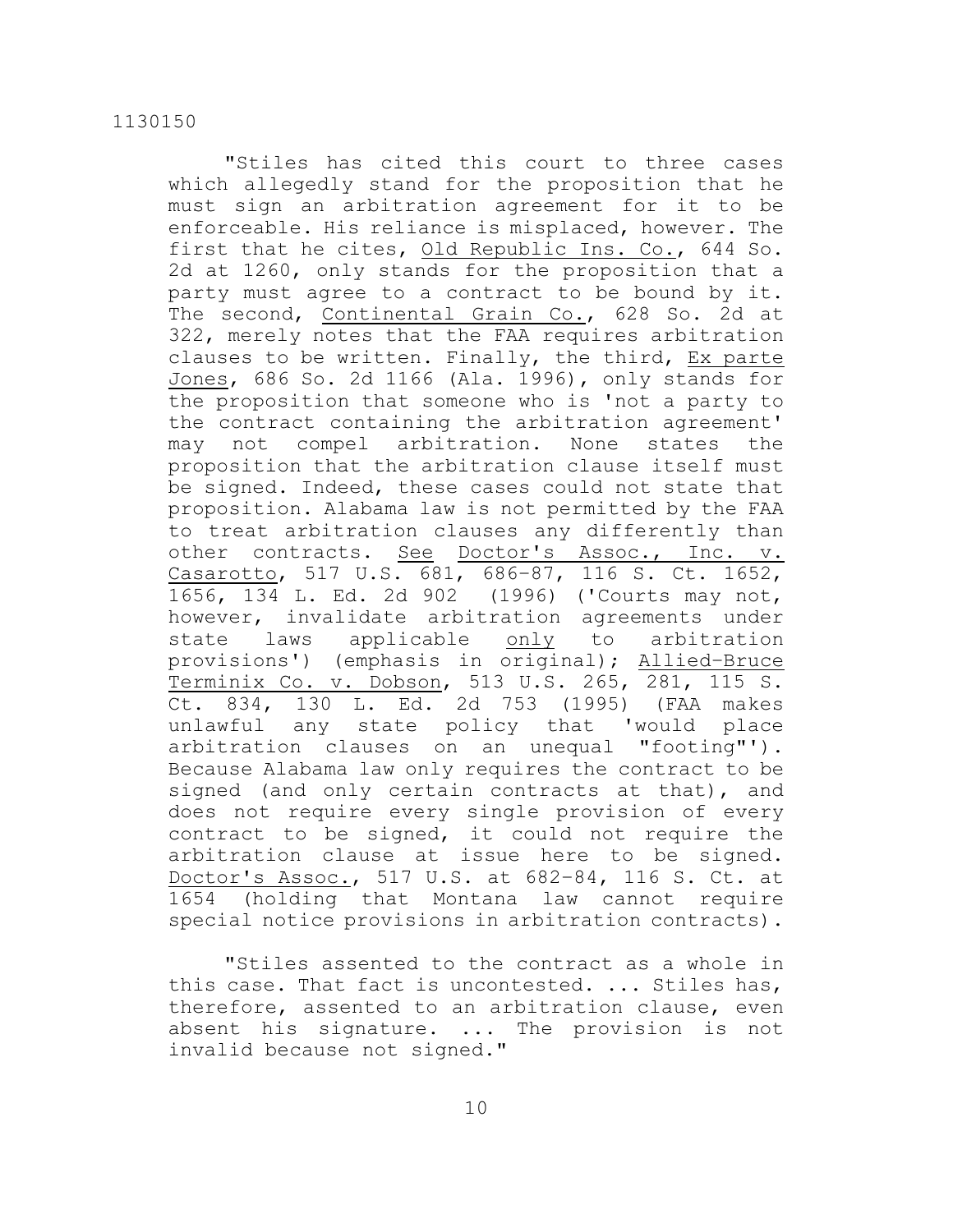## Stiles, 994 F. Supp. at 1416 (initial emphasis added).

Furthermore, it is well settled that

"[a] plaintiff cannot seek the benefits of a contract but at the same time avoid the arbitration provision in the contract. Wolff Motor Co. [v. White], 869 So. 2d [1129,] 1136 [(Ala. 2003)]. Instead, 'she must accept or reject the entire contract.' Credit Sales, Inc. v. Crimm, 815 So. 2d 540, 546 (Ala. 2001). Britta's claims, including her breach-of-contract claim, rely on the contract to support her claims for damages. Therefore, she is bound by the arbitration provision in the contract. Infiniti of Mobile, Inc. v. Office, 727 So. 2d 42, 48 (Ala. 1999) [<sup>1</sup>]; Delta Constr<u>. Corp. v. Gooden</u>, 714 So. 2d 975, 981 (Ala. 1998)."

Bowen v. Security Pest Control, Inc., 879 So. 2d 1139, 1143 (Ala. 2003) (emphasis added). See also Southern Energy Homes, Inc. v. Ard, 772 So. 2d 1131, 1134-35 (Ala. 2000) ("A plaintiff cannot simultaneously claim the benefits of a contract and repudiate its burdens and conditions." (citing Value Auto Credit, Inc. v. Talley, 727 So. 2d 61 (Ala. 1999); Infiniti of Mobile, Inc. v. Office, 727 So. 2d 42 (Ala. 1999);

<sup>&</sup>lt;sup>1</sup>Notably, in Infiniti of Mobile, Inc., a plurality of this Court concluded that, "[b]ecause the undisputed evidence indicates that the second retail-buyer's-order form represents the final contract between Mr. Office and Infiniti, and because Mr. Office clearly initialed the arbitration provisions appearing on both the front side and the reverse side of that contract, we must conclude that Mr. Office agreed to arbitrate his claims against Infiniti." 727 So. 2d at 47 (emphasis added).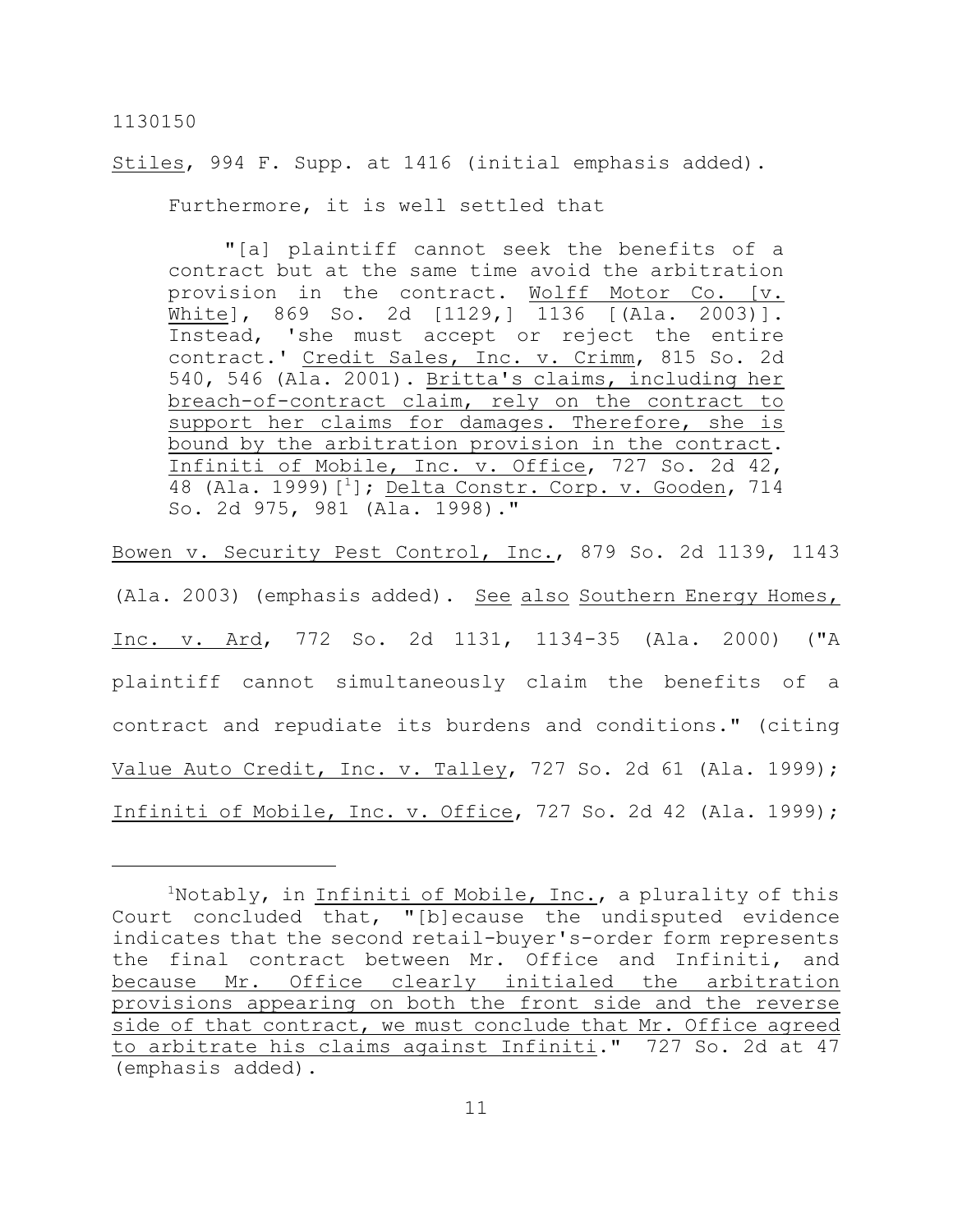Georgia Power Co. v. Partin, 727 So. 2d 2 (Ala. 1998); Delta Constr. Corp. v. Gooden, 714 So. 2d 975 (Ala. 1998); and Ex parte Dyess, 709 So. 2d 447 (Ala. 1997))).

Here, Rampey, whose claims are all predicated on alleged breaches and violations of the contract, attempts to claim the benefits of the contract while repudiating one of its conditions, i.e., the binding arbitration provision. However, as noted, Rampey must "'accept or reject the entire contract.'" Bowen, 879 So. 2d at 1143 (quoting Credit Sales, Inc. v. Crimm, 815 So. 2d 540, 546 (Ala. 2001)). As was the case in Bowen, Rampey's claims, including his breach-of-contract claim, rely on the contract for support. Thus, Rampey is bound by all the provisions of the contract, including the arbitration provision. Accordingly, we conclude that the trial court erred in denying AHP's motion to compel arbitration. 2

 $2R$ ampey offers, as an alternative basis for affirming the trial court's denial of the motion to compel arbitration, the argument that AHP presented no evidence "showing that the arbitration agreement involved or affected interstate commerce." Rampey's brief, at 13. See, e.g., Elizabeth Homes, L.L.C. v. Gantt, 882 So. 2d 313, 315 (Ala. 2003) ("'The party seeking to compel arbitration has the burden of proving the existence of a contract calling for arbitration and proving that the contract evidences a transaction affecting interstate commerce.'" (quoting Fleetwood Enters., Inc., 784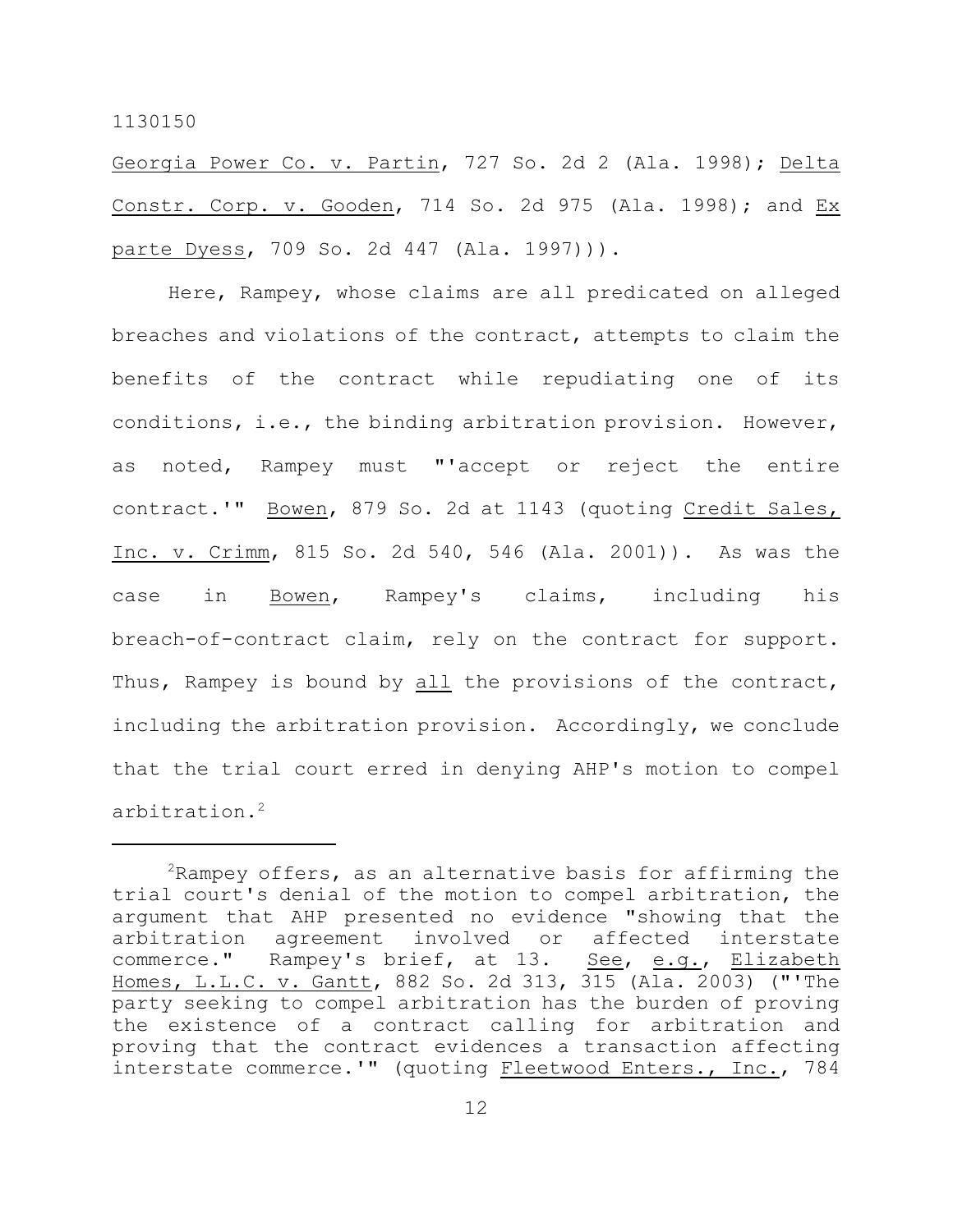## IV. Conclusion

The trial court erred in denying AHP's motion to compel arbitration. Therefore, we reverse the trial court's order and remand the cause to that court with instructions to vacate its order denying the motion to compel arbitration and to enter an order granting AHP's motion to compel arbitration.

REVERSED AND REMANDED WITH DIRECTIONS.

Stuart, Bolin, Parker, Wise, and Bryan, JJ., concur.

Murdock and Shaw, JJ., concur in the result.

So. 2d at 280)). However, Rampey did not raise that argument in the trial court; therefore, the argument is waived on appellate review. See, e.g., Andrews v. Merritt Oil Co., 612 So. 2d 409, 410 (Ala. 1992) ("This Court cannot consider arguments raised for the first time on appeal; rather, our review is restricted to the evidence and arguments considered by the trial court."). Furthermore, even if it were not waived, we could conclude that the argument is unavailing because the contract shows that the house was built in Alabama by AHP, which listed its place of business as being in "Hall County, Gainesville, GA." See Hurst v. Tony Moore Imports, Inc., 699 So. 2d 1249, 1257 (Ala. 1997) ("[I]f any effect on interstate commerce can be found in a commercial transaction, then the transaction is considered to be one involving interstate commerce.").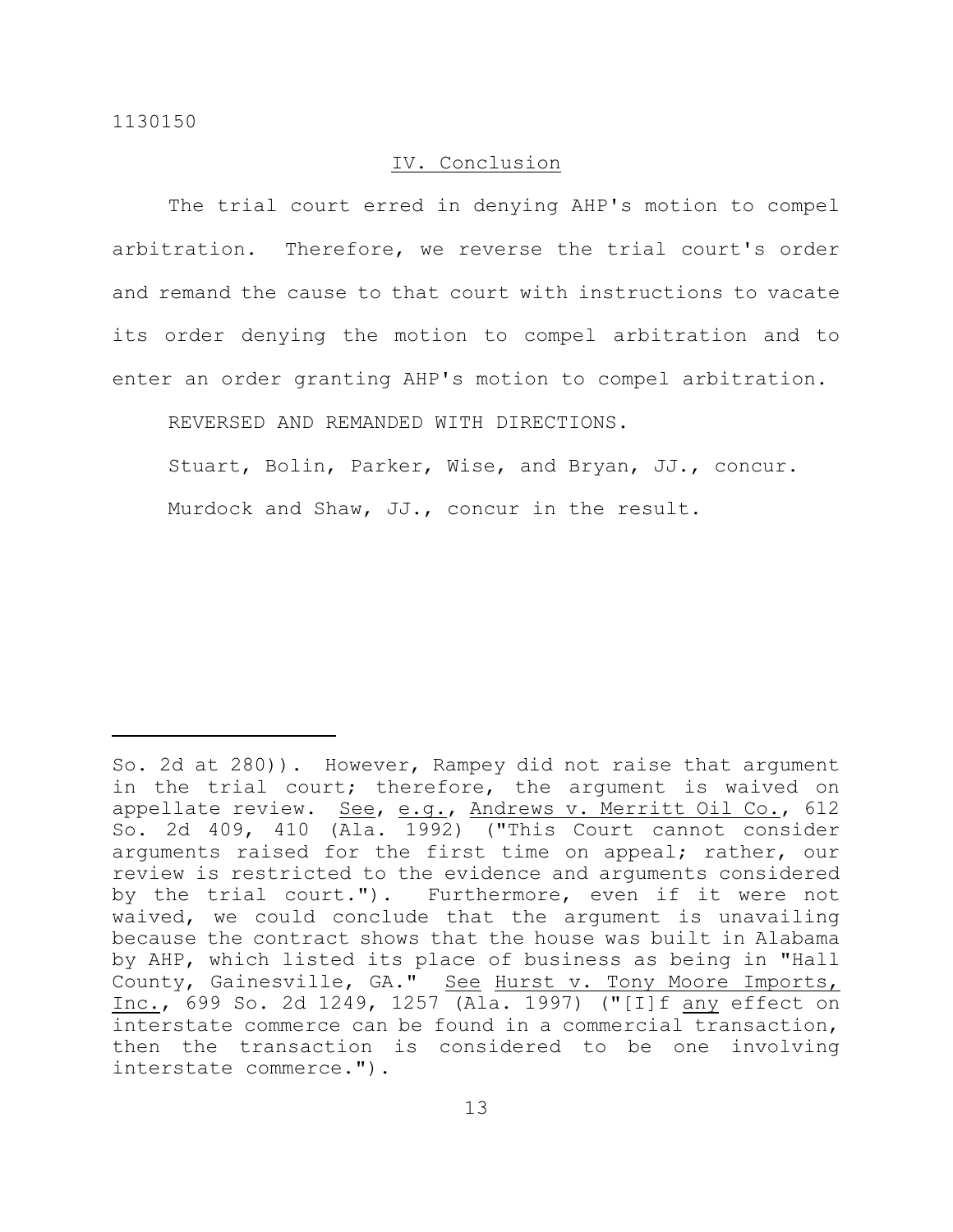MURDOCK, Justice (concurring in the result).

The main opinion correctly concludes that "Rampey assented to be bound by [the arbitration] provision when he admittedly wrote his initials on the line next to [that] provision" and signed his name in the signature lines at the end of the contract. So. 3d at . I agree, and, based on general principles of contract law, I find this conclusion sufficient to the end achieved here. I therefore find it unnecessary to rely, as does the main opinion, upon the decision in Stiles v. Home Cable Concepts, Inc., 994 F. Supp. 1410 (M.D. Ala. 1998). In fact, I find Stiles to be inapposite to the present case.

First, the statements from Stiles quoted in the main opinion, see \_\_\_ So. 3d at \_\_\_, were made in the context of an arbitration clause that, on the one hand, was not accompanied by a signature line dedicated specifically to that clause and, on the other hand, was not initialed by the party resisting arbitration. In this context, the key passage from the Stiles opinion quoted in the main opinion, i.e., "'there is no requirement that every single provision of a contract, including the arbitration clause, must be signed in order to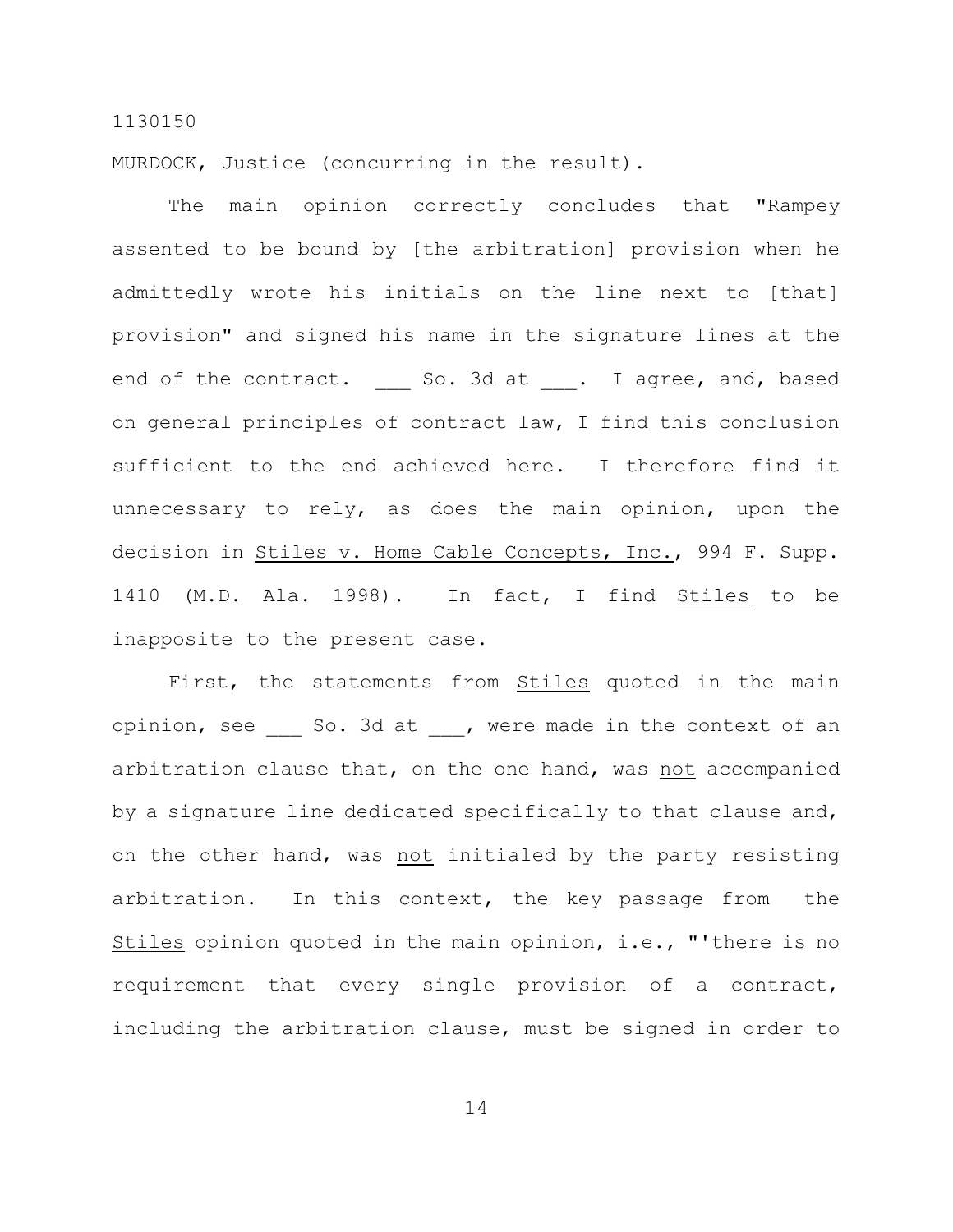form part of the agreement,'" and So. 3d at (emphasis omitted), lacks significant probative value in a case, such as this one, where the arbitration clause is accompanied by an unsigned signature line dedicated solely to that clause.

In addition to its lack of significant probative value as to the peculiar facts presented in this case, I am reluctant to rely upon Stiles for another reason. In Stiles the federal district court went so far as to impose upon a consumer a requirement to arbitrate pursuant to a provision in an original contract that did not mention arbitration but instead purported to allow a credit-card issuer to change any of the terms of the agreement between it and the consumer by unilateral notification so long as the consumer did not reject the proposed changes in writing within a prescribed period following such notification. Regardless of whatever merit this holding may have in regard to a consumer contract such as the one at issue in Stiles, I see no reason to quote with approval from a decision that goes this far in order to achieve the result achieved in the present case.

I also find inapposite to the present case the principle invoked in that portion of the main opinion that follows its